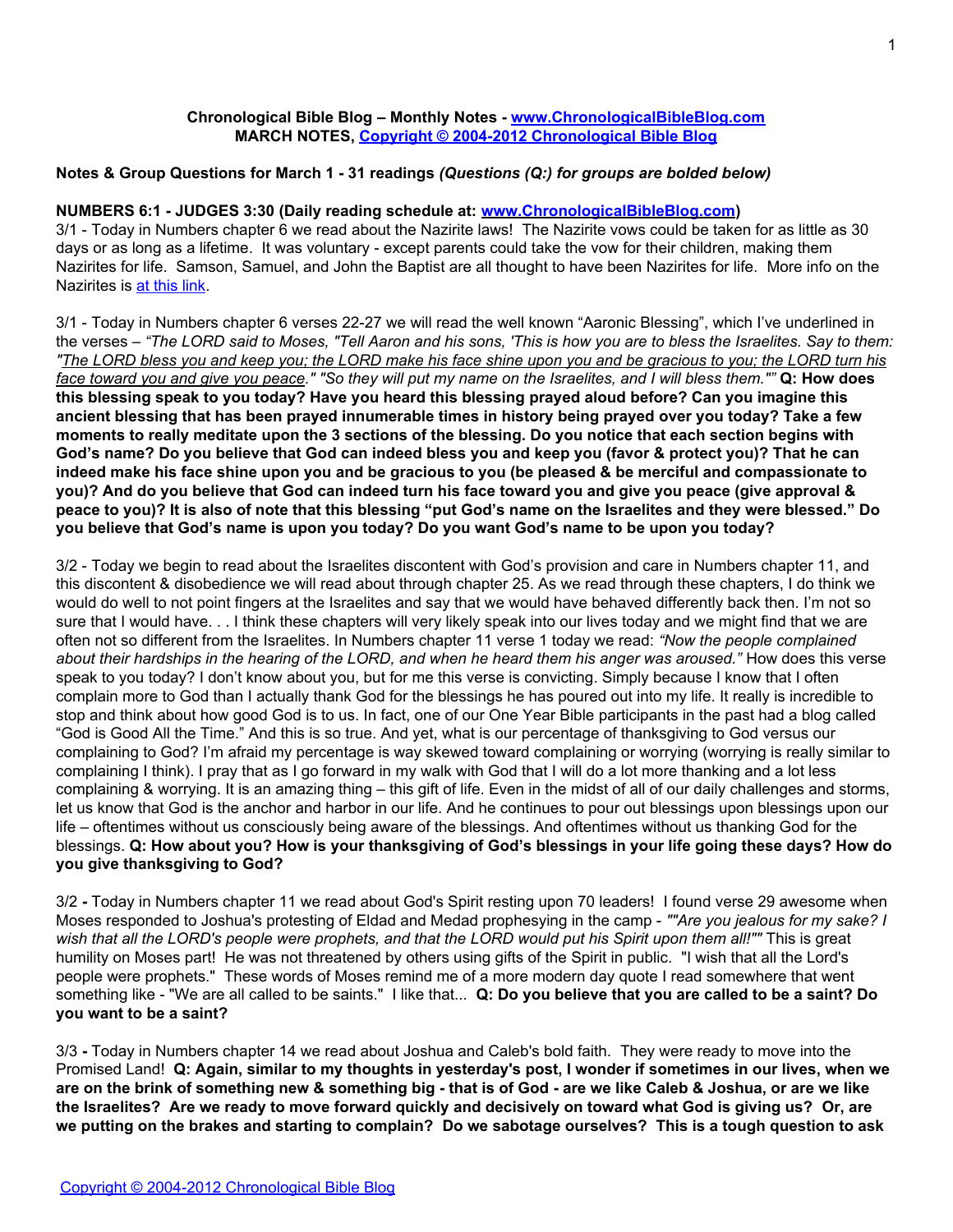**ourselves I realize. But I think that if I honestly look at my life, I can more often be like the Israelites in this situation chapter - putting on the breaks and really becoming the cause of my own problem... I pray that I can have faith like Caleb and Joshua. I pray that I will boldly move forward to what God is calling me toward. How about you?**

3/3 **-** Today in Numbers chapter 15 we read about unintentional and intentional sins. Verse 30 stood out to me - *"But those who brazenly violate the LORD's will, whether native Israelites or foreigners, blaspheme the LORD."* I have thought about this in my life in the past... and thought about that old phrase, "ignorance is bliss." While this phrase may seem true at first glance - ignorance is bliss - it's obviously not "True" at all. It is so much better to know godly Truth, than to be ignorant. However... once we know godly Truth, what if we then consciously go against that Truth? What if we "brazenly violate God's will"? I'll admit - I have done this certainly. I have consciously sinned. And it eats me up inside when I do. Not because I expect myself to be perfect - but because I am simply sinning against God, whom I love so much. And I know better. I guess this verse today reminded me that once we know Truth - and as we continue to grow in our knowledge of Truth and the Bible - we really should be much more intentional in how we live. We know what godly living looks like. We should not go back to our old ways of thinking or our old habits. We know better. And we most certainly should not think that "ignorance is bliss." It isn't. **Q: Have you ever thought ignorance is bliss? Do you think it is? Why or why not?**

3/4 **-** "Trial By Fire" - ever hear this term? I think this term may have gotten its genesis here in Numbers chapter 16. Korah's rebellion caused Moses to explain how this true trial by fire would go down in verses 4 through 7 - *""Tomorrow morning the LORD will show us who belongs to him and who is holy. The LORD will allow those who are chosen to enter his holy presence. You, Korah, and all your followers must do this: Take incense burners, and burn incense in them tomorrow before the LORD. Then we will see whom the LORD chooses as his holy one."* A trial by fire indeed occurs subsequently in this chapter. Verses 12 & 13 stood out as completely strange, as these 2 men had somehow now thought that instead of being a prison, Egypt was now in their minds a paradise?.... *"Then Moses summoned Dathan and Abiram, the sons of Eliab, but they replied, "We refuse to come! Isn't it enough that you brought us out of Egypt, a land flowing with milk and honey, to kill us here in this wilderness, and that you now treat us like your subjects?"* I wonder if we do this in our lives? Think that things that used to be so bad for us are now somehow good? I know I've done this. I've left situations or relationships or bad habits - knowing they were simply bad for me - and then later down the road I've sometimes thought to myself, "ahh... I miss xyz or doing xyz... I should go back to that." And I do. And I regret it all over once again. There is a somewhat obscure R.E.M. song that goes "Don't go back to Rockville - and waste another year." I think of this song on occasion when I am tempted to go back to something I know I shouldn't go back to - I sing to myself, "don't go back to Rockville." Perhaps Dathan and Abiram should have been singing to themselves - "don't go back to Egypt - and waste another year..." **Q: What about you? Is there an Egypt / Rockville or two in your life that you've left behind? Are you ever tempted to go back? Do you sometimes even think you might have been wrong about how bad things were back then.... that it might have really been a land flowing with milk and honey even!** Well, I know we'll all have our moments of going backwards.... but I pray we see the True land of milk and honey in front of us that is only available through a relationship with Jesus and the Father - and that we won't go back to our "Egypts"...

3/4 - Today in Numbers chapter 17 verse 8 we read how God stopped the questioning of the Israelite community about Aaron and his houses' unique priestly authority - *"When Moses went into the Tabernacle of the Covenant the next day, he found that Aaron's staff, representing the tribe of Levi, had sprouted, blossomed, and produced almonds!"* The 2nd sentence in Numbers chapter 18 verse 20 stood out to me today: *"And the LORD said to Aaron, "You priests will receive no inheritance of land or share of property among the people of Israel. I am your inheritance and your share."* What a beautiful thing to hear from God! I am your inheritance and your share. **Q: In your life today, is God your inheritance and your share? Do you want God to be your inheritance and share? Does anything else at all compare to this glorious inheritance?**

3/5 **-** Today in Numbers chapter 20 verse 12 we read about God pronouncing that Moses & Aaron would not enter the Promised Land - *"But the LORD said to Moses and Aaron, "Because you did not trust me enough to demonstrate my holiness to the people of Israel, you will not lead them into the land I am giving them!""* Why did this happen? Well, it's best to stick with Scripture - God says that Moses & Aaron did not trust God enough. They did not trust God enough to demonstrate his holiness to the people of Israel. Thus they will not lead them into the Promised Land. Where was the lack of trust? Go back to verse 8 and you'll see God tell Moses to "command the rock" for water - command meaning verbally... then in verse 11 we see Moses strike the rock twice - not using the verbal command God instructed him on, but using an action. There also may have been a pride issue when Moses in verse 10 says "must we bring you water from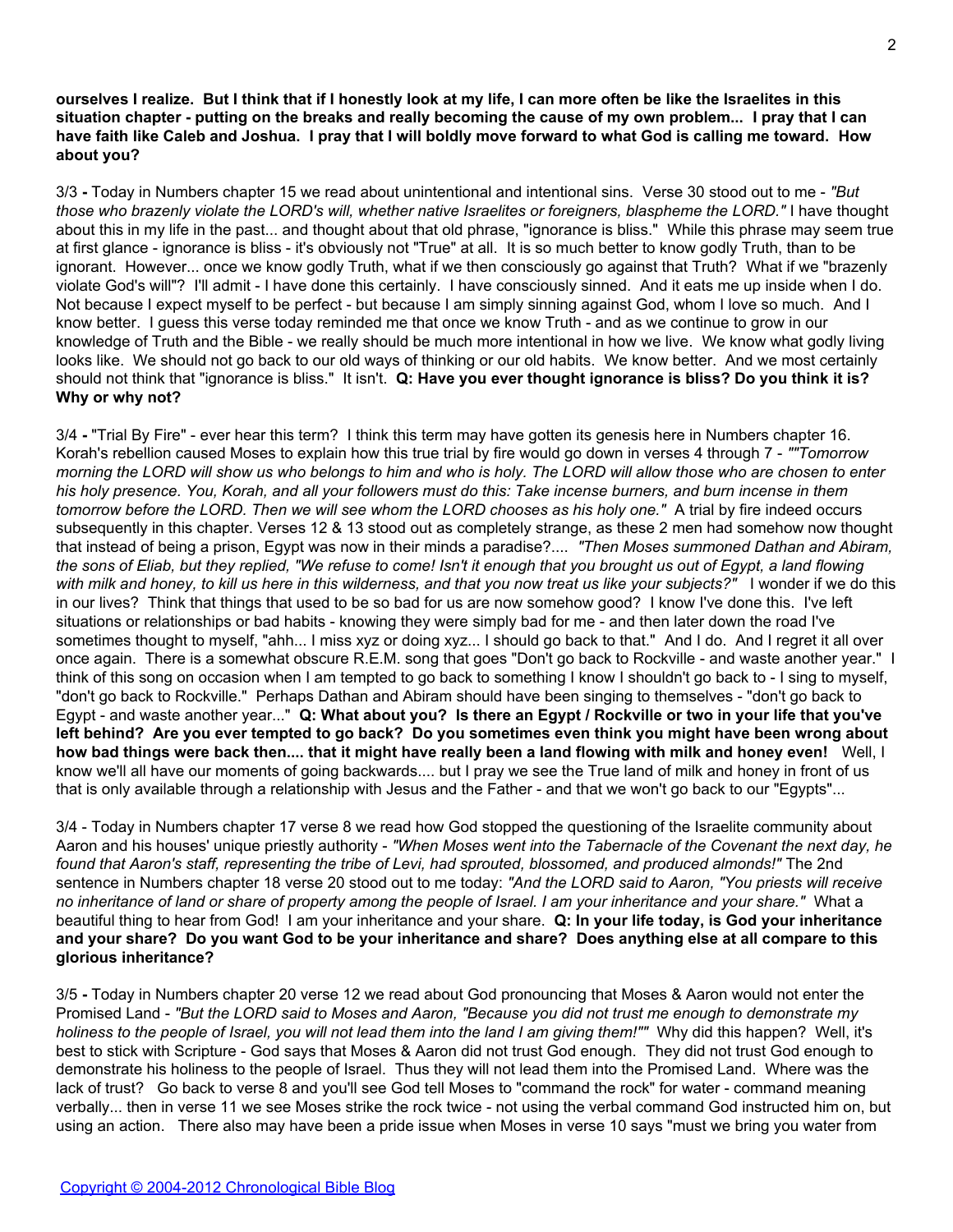this rock?" You'll notice the little word WE - We being Moses & Aaron? -this is probably not the way to best recognize God for God bringing water out of the rock... It looks like Moses is taking credit. **Q: How about us in our lives today? Are there times when we disobey God's direct commands to us? Are there times when we take credit for God's work? Even if we generally follow God's instructions - as Moses clearly does for the majority of his life - should we be on constant watch that we do not disobey God?**

3/6 - Today in Numbers chapter 22 we read about Balak sending for Balaam - hoping Balaam will curse the Israelites. Balak sends messengers the 1st time and Balaam gets a message from God to not go with these messengers, as God has blessed the Israelites. What is interesting to me are verses 15-17: *"Then Balak tried again. This time he sent a larger number of even more distinguished officials than those he had sent the first time. They went to Balaam and gave him this message: "This is what Balak son of Zippor says: Please don't let anything stop you from coming. I will pay you well and do anything you ask of me. Just come and curse these people for me!"* For some reason these verses really reminded me of temptation in our lives today. Like Balaam with the messengers on their first visit, we may realize something is not what God would want us to do - and we send the temptation away. But... then the temptation can come back! In a bigger way - with more distinguished officials than before... with more allure than before... the temptation that we resisted once so valiantly can come back. And then, the question becomes - with the opportunity to be "paid well" by the temptation, will we still resist the temptation? Can we resist the temptation a 2nd time? Through Jesus, our mediator before our Heavenly Father, yes, I know we can. If temptation has visited you once - or twice - or even many times - will you pray to God today in the name of Jesus that temptation will never overcome you? **Q: How do you resist temptation in your life? Are you still tempted today? What are some current temptations? How will you resist them?**

3/6 - Today in Numbers chapter 22 we read about Balaam's talking donkey! Yes, this is a very unique portion of scripture, and, yes, one we can learn from. In verses 27 & 28 we read: *"When the donkey saw the angel of the LORD, she lay down under Balaam, and he was angry and beat her with his staff. Then the LORD opened the donkey's mouth, and she said to Balaam, "What have I done to you to make you beat me these three times?"* There is a lot going on in the verses leading up to this point, and in the verses thereafter – which you can study more [at this link](http://blank/). I think one thing for us to pay attention to here is how we are sometimes saved from a bad situation by what at first glance appears to be an "inconvenience." A donkey laying down and starting to talk is inconvenient to Balaam. But, this talking donkey saved Balaam from an angel with a sword in hand that Balaam could not see. Are there perhaps "inconveniences" in your life today that are maybe saving you from a bad situation? Or, do you recognize inconveniences in the past that saved you from a bad situation? I know I have. If my car breaks down or I get sick or I miss a flight – all inconveniences – I try to remind myself that it might just be possible that this inconvenience was meant to be. It may have saved me from something much worse happening. The inconvenience – the "talking donkey" – may have actually saved me from something I could not see. Keep your eyes open for inconvenient "talking donkeys" in your life :) – and praise God for them when they appear! **Q: Have you ever had any "talking donkey" experiences in your life? An experience that at first glance was a huge inconvenience to you, but in retrospect was an incredible blessing from God? Basically, have you ever had a blessing in disguise? Do you think God still can use "talking donkey" experiences in our lives today to get our attention?**

**3/6 -** Today in Numbers chapter 24 we read about Balaam's prophecies! Verse 17 is thought to be prophetic of Jesus: *"I see him, but not in the present time. I perceive him, but far in the distant future. A star will rise from Jacob; a scepter will emerge from Israel. It will crush the foreheads of Moab's people, cracking the skulls of the people of Sheth."* Tyndale's commentary today suggests that the star rising from Jacob may be the prophecy that convinced the wise men to travel to Israel in search of the newborn Jesus. And just when it looks like Balaam was turning out to be maybe not so bad in chapter 24... we get to chapter 25... In chapter 25 we read about Israel's sin in worshiping Baal and their sexual immorality. What we don't find out until Numbers chapter 31 verse 16 is that Balaam was the principal instigator of the idea of leading Israel toward this sexual sin & idolatry: *"They were the ones who followed Balaam's advice and were the means of turning the Israelites away from the LORD in what happened at Peor, so that a plague struck the LORD's people."* Revelation chapter 2 verse 14 also refers to Balaam's hand in the incidents that took place: *"Nevertheless, I have a few things against you: You have people there who hold to the teaching of Balaam, who taught Balak to entice the Israelites to sin by eating food sacrificed to idols and by committing sexual immorality."* Reading about these incidents in chapter 25 today – **Q: do you think people today still live in this tension of serving God versus being seduced by idols? What saves us from this tension?**

3/7 - Today in Numbers chapter 26 we read about Israel's second census, which was commanded by God. (We'll read later in the Bible a census conducted by David that was not commanded by God, which was a sin.) This 2nd census in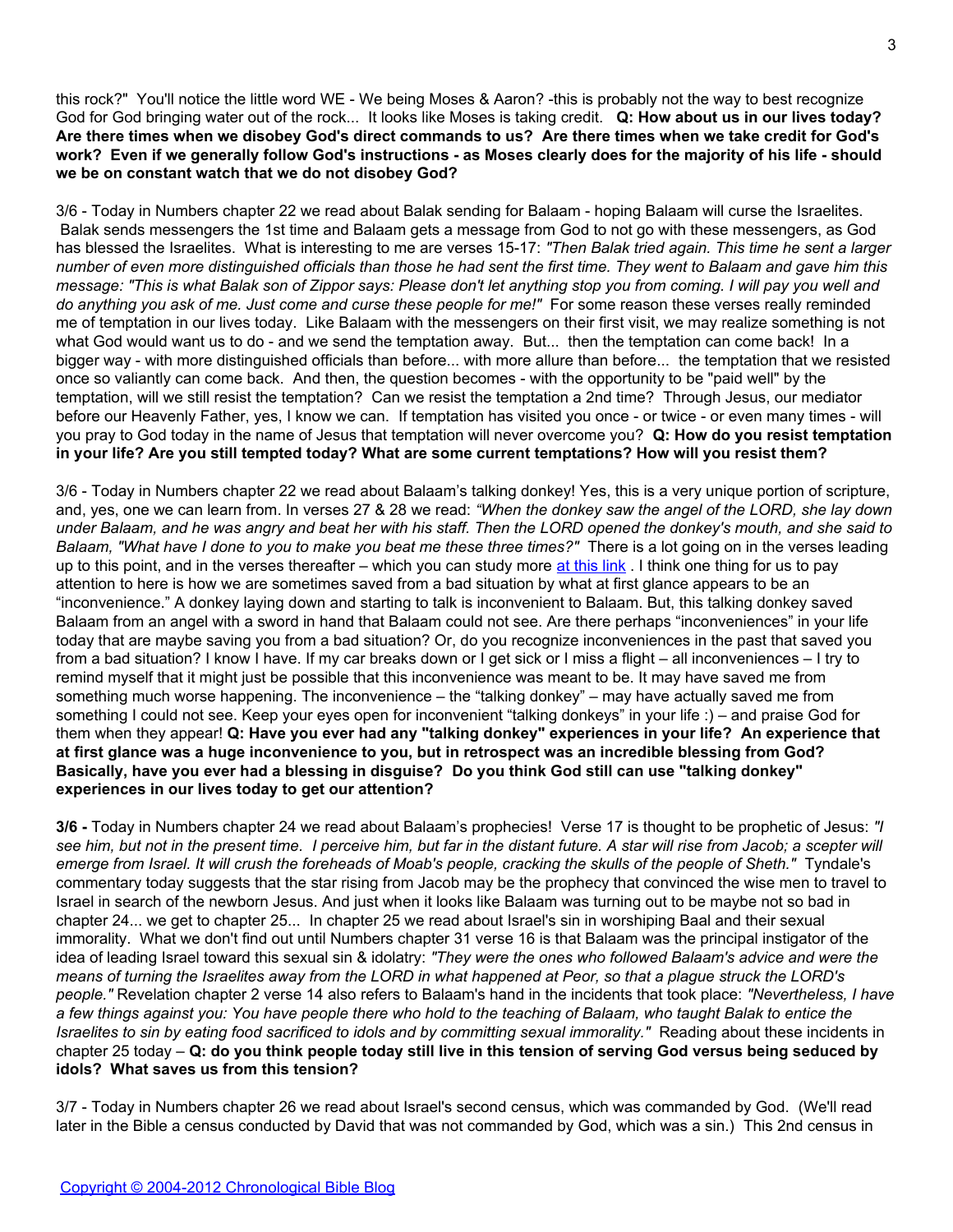numbers was taken approximately 38 years after the first census. The first census in Numbers chapters 1 & 2 was taken after Israel had left Egypt. This second census is being taken just before the conquest of the Promised Land. In verse 51 today we read: *"So the total number of Israelite men counted in the census numbered 601,730."* This total of the second census compares to 603,550 from the first census, so is very comparable. These second census numbers obviously reflect the 24,000 deaths we read about in chapter 25 - so this number would have been higher. To me, overall, to see the numbers so similar over 38 years in the wilderness shows that God's hand of blessing was so clearly upon the Israelites. They were flourishing in the desert. Hopefully this is encouraging to us today. If we are in right relationship with God, I believe our lives will clearly flourish in whatever circumstances we might find ourselves in - even if we are in the desert! **Q: Have you ever found yourself in a spiritual desert? How did God bring you living water and back to abundance? Do you look forward to heaven, where there will be no more deserts?**

**3/8 -** I read an interesting commentary today that said the giving of the instructions of the offerings for the festivals in today's readings was done as part of the transfer of power from Moses to Joshua that was coming up soon. As we saw in yesterday's readings with the census, there are 600,000 men about to enter the Promised Land - potentially 2 million or so total including women & children - who these instructions for the offerings for the festivals were given by Moses from God, as we see in chapter 29 verse 40 today: *"So Moses gave all of these instructions to the people of Israel, just as the LORD had commanded him."* **Q: How do you see transfers of power in your church take place today? Are they done well and orderly? How can you serve to help in times of transition in your church? Will be a helper?**

**3/9 -** Today in Numbers chapter 30 we read about the various complexities of vows, particularly related to women making vows. (and how their fathers or husbands can void them on day 1, etc.) Apparently the Jewish system and tradition of vows and what counts and didn't count got even more complex over the years between this chapter in Numbers and when Jesus was born. I love that in the Sermon on the Mount Jesus simplifies the whole complex system of vows! Check out Matthew chapter 5 verses 33 through 37 where Jesus says: *""You have also heard that our ancestors were told, 'You must not break your vows; you must carry out the vows you make to the Lord.' But I say, do not make any vows! Do not say, 'By heaven!' because heaven is God's throne. And do not say, 'By the earth!' because the earth is his footstool. And do not say, 'By Jerusalem!' for Jerusalem is the city of the great King. Do not even say, 'By my head!' for you can't turn one hair white or black. Just say a simple, 'Yes, I will,' or 'No, I won't.' Anything beyond this is from the evil one."* Let's let our yes simply mean yes and our no's simply mean no's! **Q: Do you make vows today? Do you think vows are a good or bad idea? How about legal contracts – are these a good idea in our world today? When should they be used? Or not used? Prenuptial agreements – good or bad idea? (nice hot topic of conversation… :)**

3/10 - Today in Numbers chapter 32 verse 23 we read this strong warning from Moses to the Reubenites & Gadites about their promise to fight with Israel and their desire to settle in the land east of the Jordan river: *"But if you fail to keep your word, then you will have sinned against the LORD, and you may be sure that your sin will find you out."* I think this is powerful for us to keep in mind in our lives today as well! It's important for us to keep our word! If we're not sure we can keep our word, we shouldn't give it. But if we do give our word, and we fail to keep it, we have sinned. And I do believe the sin will still find us out today. **Q: How are you at keeping your word these days? Is there an area of your life where you gave your word and you now are wavering? Can you keep your word in that area? Will you pray to God to give you strength to do so?** Let us not be people who fail to keep our word or who stretch the truth!

3/10 - Today in Numbers chapter 33 we read about the other nations in Canaan. In chapter 34 we read about the boundaries of the Promised Land. In chapter 35 verses 10-12 we read about the Cities of Refuge - *"`When you cross the Jordan into the land of Canaan, designate cities of refuge for people to flee to if they have killed someone accidentally. These cities will be places of protection from a dead person's relatives who want to avenge the death. The slayer must not be killed before being tried by the community."* Reading about the Cities of Refuge reminds me of our current day laws of "innocent until proven guilty." It seems like the Cities of Refuge idea still lives on in our justice system today in some regards. **Q: How did the Cities of Refuge stand out to you? How do the Cities of Refuge foreshadow Jesus?**

3/12 **-** Today we begin Deuteronomy, the last book of the Pentateuch (or 5 Books of the Law)! And as we all Learned to Love Leviticus this year, my prayer is that each of us will be Diggin' Deuteronomy as we read through it this year! :) *~Deuteronomy~*

# Author: Moses

Date: 1420 or 1220 B.C.

Content: The book consists of a series of addresses given by Moses in the plains of Moab prior to their entering into Canaan, as well as some specialized regulations and the appointment of Moses' successor, Joshua. In Moses' addresses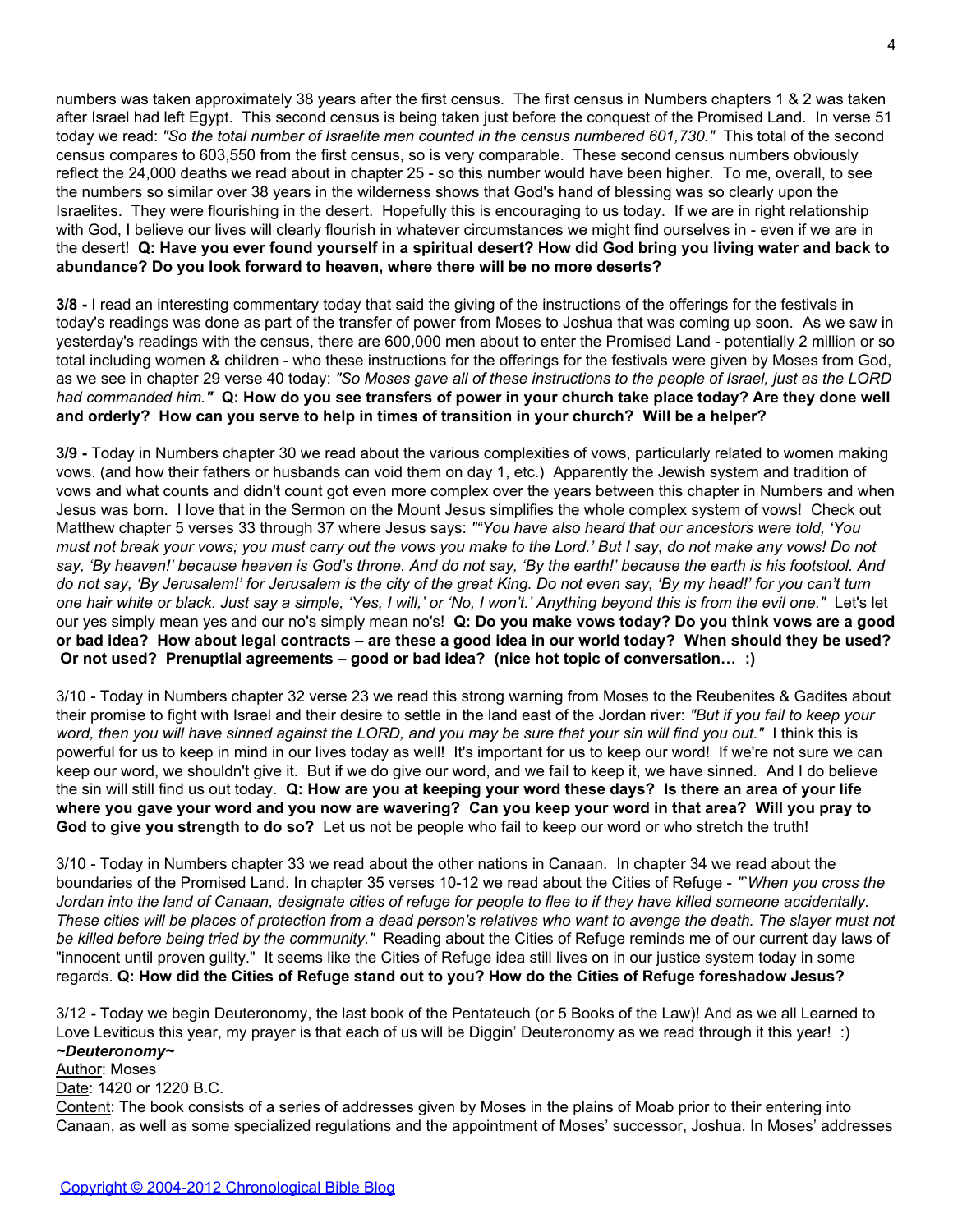he summarized the events that led up to that day, exhorted the people to faith and obedience, called the Israelites to rededicate themselves to the task God had given them, and then led them in worship and song. After the appointment of Joshua, Moses left the people and, after viewing the Holy Land from afar one last time, he died. With Moses' death the old order passed away and the destiny of Israel moved into the hands of the next generation.

Theme: The faithfulness and power of God to save are stressed throughout the book. A look at Israel's past shows that God led his people through their darkest days and gave them hope for the future. What God did in the past he could do again. The need for faith and obedience on the part of God's people is also stressed. God's richest blessings are given only to those who will use them for his glory. *(Above commentary is from Tyndale Publishers "The One Year Bible* Companion" p. 3) Great commentary on Deuteronomy is at this link: [http://bible.org/page.php?page\\_id=885](http://blank/) In Deuteronomy chapter 1 verse 1 today we read: *"This book records the words that Moses spoke to all the people of Israel while they were in the wilderness east of the Jordan River."*

3/12 - Okay, I think we've come across quite an understatement in our readings today in Deuteronomy chapter 2 verse 1 when Moses says: *"We wandered around Mount Seir for a long time."* Indeed... it was a long time of 3 decades plus of wandering... :) But, it's important for us to remember why it was such a long time of wandering - because of the Israelites' sin in not entering the Promised Land when they were first instructed to do so by God. And, I think about this in our lives today. When we sin. And particularly when we consistently sin - with a bad habit or addiction that we know we should not be indulging in - we can become just like the Israelites, wandering around in the wilderness for a long time... My fear is that we can get so used to our sin and wandering around in the wilderness that we don't ever break free from it. We stay in bondage to the sin. And then we stay in the wilderness. The wilderness for us today may simply be living life halfheartedly in a bit of a haze or a bit of a funk. With some sort of cloud hanging over us. It's no way to live life. I guess I just want to encourage you that if you are struggling with what seems to be an unreleaseable sin to not give up. Don't ever give up on victory! Continue to take the sin to Jesus over and over and over again. Take it to God over and over and over again. Pray about it continuously. Seek wise counsel from friends and pastors and professional help. Freedom awaits you. You can get out of the wilderness. The Promised Land awaits you. Please don't continue to "wander around Mt. Seir for a long time".... **Q: Is there a time in your life where you felt like you were spiritually wandering? What got you back on track?**

3/13 - Today in Deuteronomy chapter 4 verse 29 we read: *"But if from there you seek the LORD your God, you will find him if you look for him with all your heart and with all your soul." Q:* **How does this verse speak to you today? Do you believe it is true? Have you sought God with all of your heart and with all of your soul?** This verse also reminds me of Jesus' teaching of one of the two great commands – which he quoted from Deuteronomy chapter 6 verse 5 – *"Love the LORD your God with all your heart and with all your soul and with all your strength."* **So – if you have sought after God and found him, do you now today love God with all your heart and with all of your soul and with all your strength? What does this look like in your life? How do you love God in your life today?**

3/13 - Today we get a nice recap of the Ten Commandments in Deuteronomy chapter 5! We originally read these in Exodus chapter 20 and then again in Exodus chapter 34. There are some differences in the wordings of the Ten Commandments in each of these chapters, but not enough to worry about. :) Check out a quick overview of some of the differences between these 3 chapters' presentation of the Ten Commandments [at this link](http://blank/). Bible.org has a great overview of the Ten Commandments, based on Exodus chapter 20, [at this link](http://blank/). I love Deuteronomy chapter 6 verses 4 through 9 in our readings today! These verses are known as the **Shema** - which was named after the first word in this verse and means "Hear." [The Shema became the Jewish confession of faith](http://blank/), which was recited by pious Jews every morning and evening and it is still recited in synagogue services today. They are the last words a Jew says prior to death. More very interesting information about The Shema from a Jewish website is [at this link](http://blank/). *""Hear, O Israel! The LORD is our God, the LORD alone. And you must love the LORD your God with all your heart, all your soul, and all your strength. And you must commit yourselves wholeheartedly to these commands I am giving you today. Repeat them again and again to your children. Talk about them when you are at home and when you are away on a journey, when you are lying down and when you are getting up again. Tie them to your hands as a reminder, and wear them on your forehead. Write them on the doorposts of your house and on your gates."* **Q: How does the Shema stand out to you?**

**3/14 -** Today in Deuteronomy chapter 7, the New Living Translation has the chapter titled "The Privilege of Holiness." Keep in mind that these chapter headings - or headings within sections of chapters - are not Biblical text. They are not from the original manuscripts, but are basically brief summaries from the viewpoint of modern-day translators. Generally speaking though, you can trust what they are telling you - but just remember, they're not Biblical text. All this to say, I was intrigued by this chapter's title in today's readings. Israel was indeed privileged and called to holiness. I think an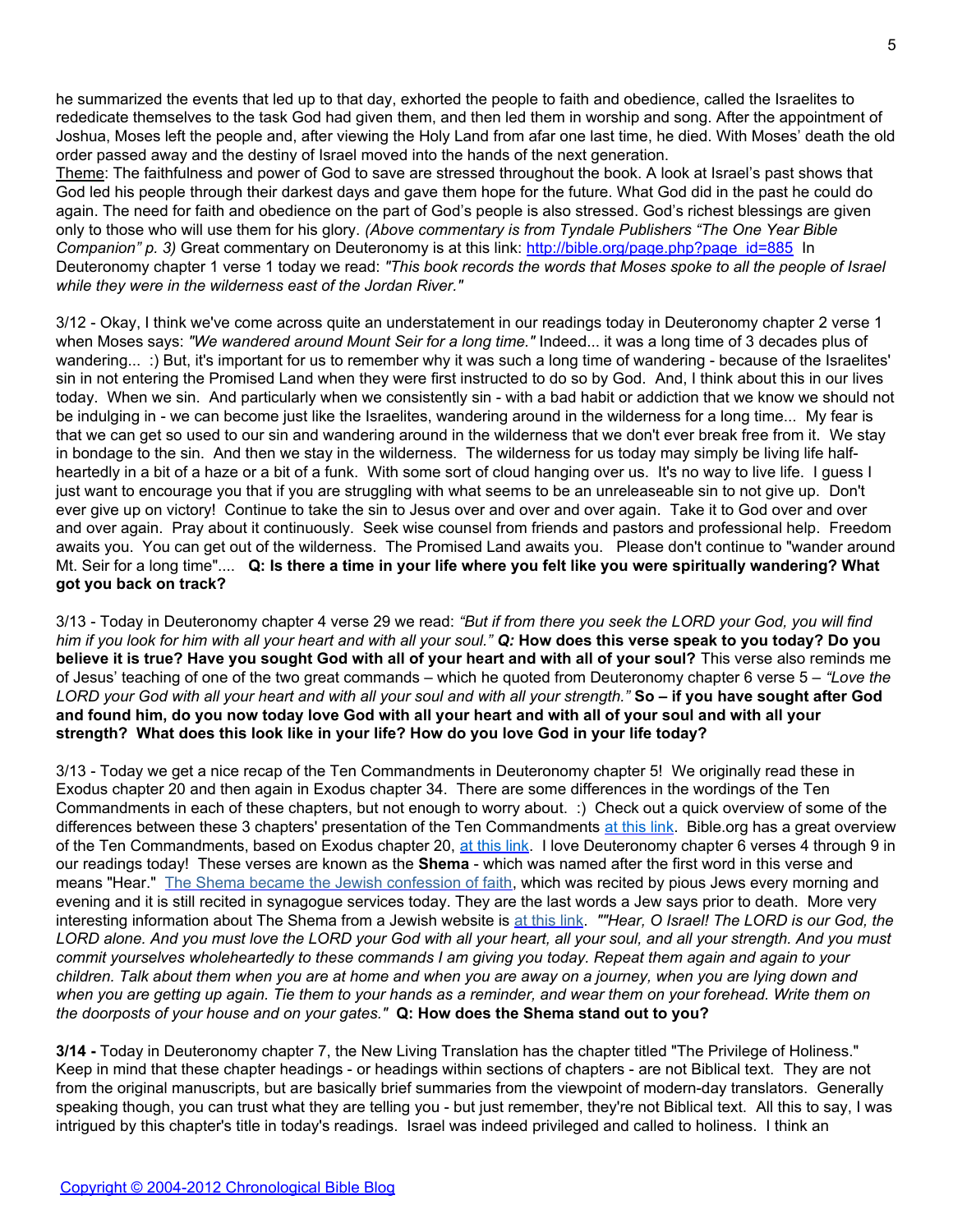important for us to keep in mind is that in the Old Testament, Israel was God's chosen people. So, yes, we do read in this chapter and future OT chapters God favoring Israel over all other nations. However, keep three things in mind. One, Israel is the people of God's covenant going to back to Abraham and God is just forming Israel as a nation. Two, the other nations at that time were immersed in sin and idolatry to other gods. Three, through Jesus' ministry, God indeed shows love toward all nations today and wants all nations to be in relationship with him. But, prior to Jesus, we see clearly in this chapter that Israel is, per verse 6: *"a holy people, who belong to the LORD your God. Of all the people on earth, the LORD your God has chosen you to be his own special treasure."* **Q: Do you believe we are called to holiness in our lives today? How are you moving forward in holiness in your life?**

3/14 - Today in Deuteronomy chapter 8 verse 10 we read: *"When you have eaten and are satisfied, praise the LORD your God for the good land he has given you."* What a great verse! Many say that it is because of this verse that we traditionally say grace at meal time. Interesting that this verse indicates that the Israelites were to praise God after eating – which, actually, is sometimes how I say grace today now too – when I forget to say grace before eating! :) I think the other thing this verse above gets at is that we humans have a tendency to "forget" God in the good times. In the bad times, maybe we do a decent job of praying to God and trying to stay close to Him. But in the good times, I know that sometimes I can forget Who really blessed me with the good times. I think it is so important for us to remember each and every day this one thing – God has given us *everything*. Every single good thing we have in our life comes from God. Our family. Our friends. Our physical abilities. Even the very air we breathe. It ALL comes from God. And, while I think it is pleasing to God for us to praise him for these good things – I also think it is ultimately healthy for us to praise God for the good things he has given us. Because, when we truly thank God each and every day for even very simple things – our eyesight, our 12 year old car that still runs fine, etc. etc. – we realize how very blessed we really are, and then I think we have less of a chance of feeling sorry for ourselves. We are blessed! **Q: How are you doing on praising God for the good things he has given you in your life? Now that we are in this Easter & Spring season, will you make a conscious effort to really praise and thank God each and every day? Think this might be pleasing to God? Think this might be healthy for you? Do you say grace or offer up some sort of prayer of thanksgiving to God at each meal? Why or why not? Do you think it is pleasing to God when we do say a prayer at mealtime?**

3/14 - Okay, I'm really appreciating the New Living Translation little commentary headers before sections of our readings as I discussed in yesterday's post, these are not from the original manuscripts so should not be considered Biblical text. Nonetheless, I personally do find them useful. And I really do like the first header in Deuteronomy chapter 9 today in the NLT - "Victory by God's Grace." You'll note that you won't actually find the word "grace" in any of the verses that follow. However, I think we do get a good overview of how grace works in this section, and verse 6 gives an example of grace: *"I will say it again: The LORD your God is not giving you this good land because you are righteous, for you are not--you are a stubborn people."* This verse made me chuckle a bit when I read it. Because it is true. The Israelites were a stubborn people, as we've seen in our readings. And yet, God was still showing grace by giving them the Promised Land. This verse primarily made me chuckle because I think that we, today, are still oftentimes a stubborn people. Not a lot has changed in 3,000+ years. We humans are still a stubborn people. And God is still a God of grace. Then and now. God shows us humans his grace. Thank goodness! **Q: Are you righteous? Are you stubborn? How are you made righteous in Christ?**

3/14 - Later in Deuteronomy chapter 9 we read about the golden calf, and we get a great reminder of how Moses truly was a mediator between God and the Israelites - in some ways foreshadowing the mediator role that Jesus is now between God and all humankind. Verses 18 & 19 demonstrate Moses' mediator role well - *"Then for forty days and nights I lay prostrate before the LORD, neither eating bread nor drinking water. I did this because you had sinned by doing what the LORD hated, thus making him very angry. How I feared for you, for the LORD was ready to destroy you. But again he listened to me."* And check out this amazing image below of Moses laying prostrate before God on behalf the Israelites... **Q: Can you imagine doing this for 40 days and nights for someone? Particularly for someone who just sinned greatly against God? Do you pray with intercession for others?**

3/15 - Wow. I like Deuteronomy chapter 11 a lot today. There are a ton of powerful verses in this chapter! I love verse 22 - *""Be careful to obey all the commands I give you; show love to the LORD your God by walking in his ways and clinging to him."* I really like that... show Love to God by walking in his ways - and clinging to him. I think I caught that term in our readings yesterday as well - "clinging." I know in our world today it's not too cool to be too clingy. :) But, I think God indeed wants us to be clingy when it comes Him! I pray that I cling to God each and every day. **Q: How about you? When it comes to God, are you clingy?**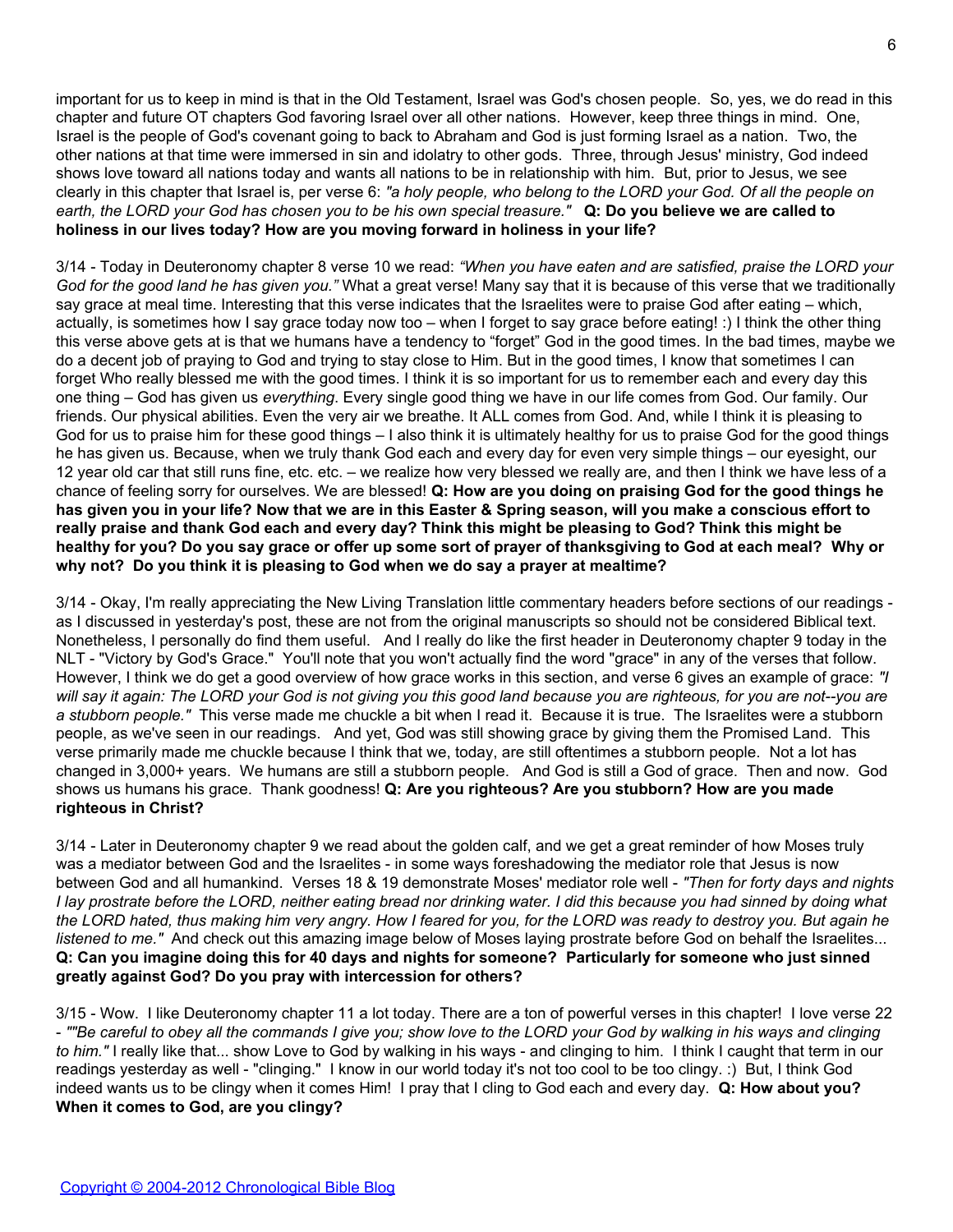3/15 - Verses 26 through 28 are terrific verses on the choice the Israelites could make back then - *""Today I am giving you the choice between a blessing and a curse! You will be blessed if you obey the commands of the LORD your God that I am giving you today. You will receive a curse if you reject the commands of the LORD your God and turn from his way by worshiping foreign gods."* I believe this choice has morphed but still continues today through the New Covenant. We can choose to follow Jesus or we can choose to follow our own ways. One way is a blessing and one way is truly a curse. Like the Israelites, we still have the choice of a blessing or a curse.... **Q: Which choice have you made? How are you choosing blessings in your life today? How are you avoiding curses?**

3/16 - Wow. Deuteronomy chapter 13 starts off with a strong warning today - *""Suppose there are prophets among you, or those who have dreams about the future, and they promise you signs or miracles, and the predicted signs or miracles take place. If the prophets then say, `Come, let us worship the gods of foreign nations,' do not listen to them. The LORD your God is testing you to see if you love him with all your heart and soul."* **Q: Do you believe there are false prophets in our world today? Are there people in our world that tempt us to worship false gods? It is possible one of the false gods we can be tempted to worship today is even our own self? Will we reject worshiping false gods and love and worship the one true God with all of our soul and heart?**

3/16 - Verse 22 is powerful for us to meditate upon - *""You must set aside a tithe of your crops--one-tenth of all the crops you harvest each year. Bring this tithe to the place the LORD your God chooses for his name to be honored."* **Q: What might "crops we harvest" be in our modern world today? Is there a place we can bring a tithe to God today? Do you believe that tithing honors God?** On a side note, my wife and I generally try to practice giving 10% and saving 10%, and live on the remaining 80%. Our 10% giving is spread among the local church, local and international ministries, and nonprofits.

3/16 - Deuteronomy chapter 15 verses 4 and 10 & 11 stood out to me today - *"There should be no poor among you, for the LORD your God will greatly bless you in the land he is giving you as a special possession.... Give freely without begrudging it, and the LORD your God will bless you in everything you do. There will always be some among you who are poor. That is why I am commanding you to share your resources freely with the poor and with other Israelites in need." Q:* **How do these verses speak to you?** I find it interesting that these verses say both - there should be no poor and that there will always be some poor among you. **I wonder why this is?** It seems kind of like a kingdom of heaven ultimate reality and our fallen world temporary reality perhaps... **Do you think the command to share our resources freely with the poor and others in need is still valid today? How are you doing in giving freely to the poor?**

3/17 - Deuteronomy chapter 16 verse 18 is of note today: *"Appoint judges and officials for each of your tribes in all the towns the LORD your God is giving you. They will judge the people fairly throughout the land."* After Deuteronomy comes the book of Joshua, which is followed by the book of Judges. And then... Israel won't be satisfied with just judges. Israel will want a king... **Q: Who is your King today? Why do we look for earthly Kings? Should Jesus be enough, as our King?**

3/17 - In Deuteronomy 18:15 today Moses prophesies about Jesus! *"Moses continued, "The Lord your God will raise up for you a prophet like me from among your fellow Israelites. You must listen to him."* These words of Moses' show that the coming of Jesus was not an afterthought, but part of God's original plan. In Acts 3:22-23 Peter quoted this verse to show that Jesus was the long awaited Messiah, the prophet referred to here in Deuteronomy. Bob Deffinbaugh with Bible.org has a great commentary on Deuteronomy chapter 18 titled **"False Prophets"** [at this link.](http://blank/) One good quote from this link from Bob is - "False prophets play down the majesty and holiness of God. They try, as it were, to 'bring God down' to our level. They make us feel comfortable around "God" (or the "gods"), and they even seek to convince us that we can manipulate God to our advantage. The true prophets did just the opposite.'" **Q: Think there are false prophets in our world today?**

3/18 - It is interesting to read about the cleansing for an unsolved murder in Deuteronomy chapter 21. I think God makes it crystal clear here that murder is such a horrible crime that affects the entire land and community. The Ten Commandments are obviously clear on "do not murder." These verses in Deuteronomy go into a bit of what happens to the land when one is murdered. Interesting to think about these verses on murder - and then realize that Jesus, whose blood was wholly innocent, was murdered on a cross. **Q: Was Jesus' murder unsolved? Who is guilty for this murder of Jesus? Whose sins put Jesus on the cross? Thankfully, whose sins does Jesus' blood cover? Who does Jesus rescue and redeem through His innocent blood shed on a cross?**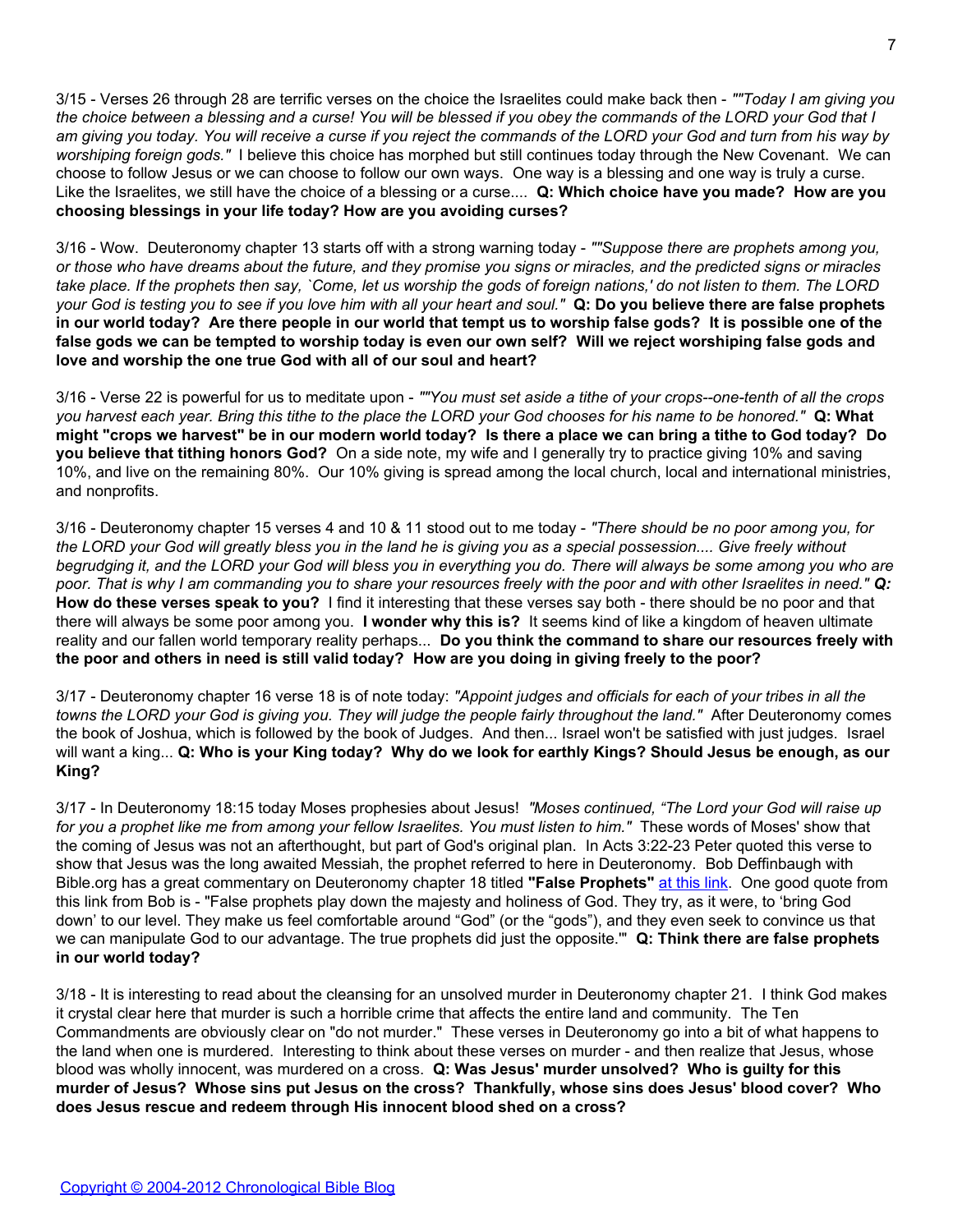3/19 - Later this year in the One Year Bible when we read Galatians, you'll note that Paul powerfully references today's readings in Deuteronomy chapter 27 verse 26: *"'Cursed is anyone who does not affirm and obey the terms of these instructions.' And all the people will reply, 'Amen.'"* One of the best things we can ever do when studying the Bible is simply let Scripture interpret Scripture. So here we go on Galatians chapter 3 verses 10 through 12: *"But those who depend on the law to make them right with God are under his curse, for the Scriptures say, "Cursed is everyone who does not observe and obey all the commands that are written in God's Book of the Law." So it is clear that no one can be made right with God by trying to keep the law. For the Scriptures say, "It is through faith that a righteous person has life." This way of faith is very different from the way of law, which says, "It is through obeying the law that a person has life.""* **Q: How do these verses from Galatians speak to you? Do you agree that we cannot be made right with God by trying to keep the law? Do you think the way of faith is very different from the way of law?**

3/19 - As we're in the Easter season and Good Friday, let me continue on with a few more verses here from Galatians chapter 10, continuing with verses 13 and 14: *"But Christ has rescued us from the curse pronounced by the law. When he was hung on the cross, he took upon himself the curse for our wrongdoing. For it is written in the Scriptures, "Cursed is everyone who is hung on a tree." Through Christ Jesus, God has blessed the Gentiles with the same blessing he promised to Abraham, so that we who are believers might receive the promised Holy Spirit through faith."* **Q: Has Jesus rescued you from the curse pronounced by the law? Do you believe that Jesus took upon himself the curse for your wrongdoing? Have you received the promised Holy Spirit through faith?**

3/19 - I love the blessings for obedience that open up our Deuteronomy chapter 28 readings today! I actually first heard these read at a wedding several years back. The best man in the wedding read these verses as a blessing to the bride & groom. Somehow I missed the "obedience" to God's commands part of the blessing... Obedience is quite a word I think for Christians to consider. I'm not sure that it is a popular word for us sometimes. I do believe that we are called to obedience as followers of Jesus. Jesus himself was of course obedient - obedient even to death on a cross. **Q: Is there an area of your life where you feel God might be calling you to obedience? Will you obey? Do you think about "obedience" very often when it comes to your relationship with God? Do you think obedience is a very popular concept amongst Christians today? Do you think there are blessings that come along with obedience? Have you experienced blessings in your life because of obedience? Conversely, do you think there are consequences to disobedience?**

3/20 - Deuteronomy chapter 29 verse 29 is intriguing today - *"There are secret things that belong to the LORD our God, but the revealed things belong to us and our descendants forever, so that we may obey these words of the law."* I think this is good for us to remember - there are secrets of God that we will not know this side of heaven. And I don't think we need to worry or speculate on what these secret things might be, because "the revealed things belong to us." God has revealed himself to us in the Bible! His very Word. He has revealed himself in the life, death, and resurrection of Jesus Christ. And he reveals himself in the life of the body of Christ today - the church. We have everything we need to know to love & follow God. And I think God's secrets can remain secret to us this side of heaven - I don't know about you, but I like a little mystery in God! :) **Q: Are you okay not knowing every single thing about God? Are you okay with a little bit of mystery in your faith in God?**

3/20 - *"Be strong and courageous!"* is the encouragement & exhortation we hear 3 times in chapter 31 today. It was said by Moses to the Israelites in verse 6, then by Moses to Joshua in verse 7, and finally by God to Joshua in verse 23. **Q: Why do you think this was said 3 times? Why would the Israelites and Joshua need to be reminded to be strong and courageous? And if these words were needed back then, do you think perhaps we might need to hear them still today? Do we need to be reminded oftentimes to be strong and courageous? Today, this side of the Cross, where does our strength and courage truly come from?**

3/20 - Today in Deuteronomy chapter 31 verses 10-12 we read – *"Then Moses commanded them: "At the end of every seven years, in the year for canceling debts, during the Feast of Tabernacles, when all Israel comes to appear before the LORD your God at the place he will choose, you shall read this law before them in their hearing. Assemble the people men, women and children, and the aliens living in your towns-so they can listen and learn to fear the LORD your God and follow carefully all the words of this law."* Incredible verses! I like that Moses was setting up a way for God's Word to continue to be taught & heard by God's People every 7 years! I think this gets at a couple of things – 1. We humans are very forgetful. We may hear something once, but we need to hear it over and over again – particularly if it is God's Word. 2. There is always a new generation of people coming up behind us. It is so important to educate this new generation about God's Word. So – **how do these verses above speak to you today? Are you hearing or reading God's Word**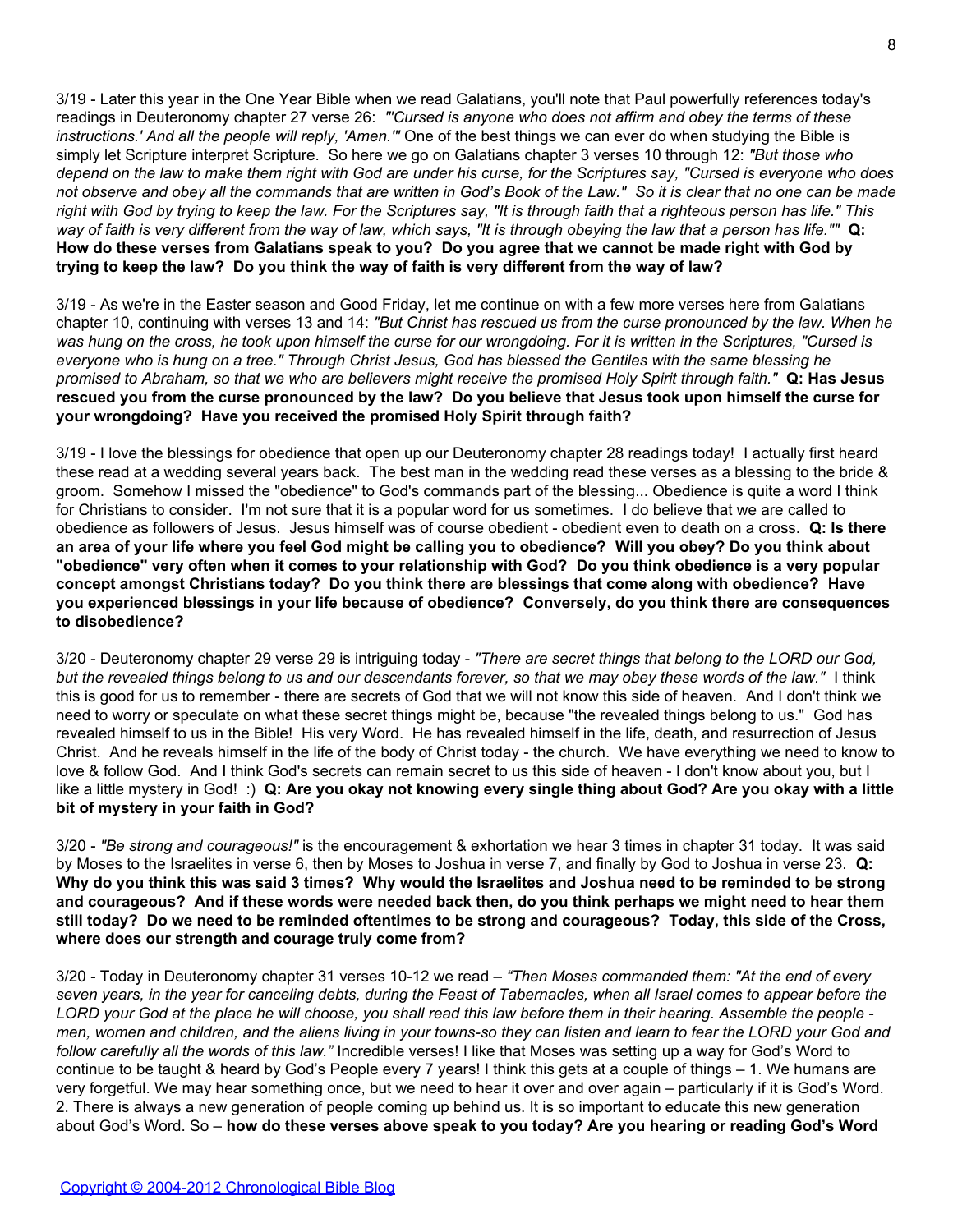**on a consistent basis?** I know the answer is yes, for this year, as you're in the Chronological Bible! And I know that many of you have been reading the Bible for many years now. However, I know not everyone will read the OYB every year. Here's a suggestion – what about committing to reading the entire Bible – in the One Year Bible or Chronological or other format – once every 7 years? Thus, if you live to be 101, you'll have read the Bible through atleast 10 times (not counting those early years :). Just a thought to keep in the back of your mind – please consider reading the entire Bible at least once every 7 years. Though, I would encourage you to at least read some portion of the Word each and every day, in each and every year. Next question – **Q: are you somehow involved in teaching others the Word? Are you encouraging your friends or family members to read God's Word? Maybe consider inviting your family & friends to participate in the reading Bible next year? Are you somehow involved in teaching the younger generation coming up behind you to learn God's Word? Maybe through your church you can get involved in Sunday school ministries or maybe there is a younger person in your community that you can mentor and disciple?**

3/21 - These words of Moses today in Deuteronomy chapter 32 verse 47 stood out to me - *"These instructions are not mere words--they are your life!"* Wow. **Q: Do you think this way about the Bible? Are these mere words you read in the Bible? Or are they your very life?**

3/22 - Allright, I don't know about you, but I'm getting a little teary eyed reading about Moses' final blessings of the tribes today! It reminded me of Jacob's blessings of his sons in [Genesis Chapter 49](http://blank/) - though, it seems to me that Moses' blessings were a bit more positive overall than Jacob's, no? Jacob's were a bit more realistic though perhaps... as we'll read later this year in the One Year Bible. The other thing about reading Moses' final blessings of the tribes today that makes me sad is the realization that we are in the 2nd to last chapter of the Pentateuch! (The first five books of the Bible the books of the Law.) Tomorrow we'll read about the death of Moses in Deuteronomy chapter 34 and then it's onto the Promised Land with Joshua! **Q: How does reading about the death of Moses and his final blessings stand out to you?**

3/22 - Today we come to the end of Moses' life in our readings! And - we come to the end of Moses' writings of the first five books of the Old Testament - the Pentateuch: Genesis, Exodus, Leviticus, Numbers, and Deuteronomy. I will miss reading Moses' writings - but - we only have to wait until January 1 next year when we will all embark on the Bible in a year adventure and Moses' writings once again, right?? :) **Q: How has reading the book of Deuteronomy been for you this year? What have you learned? How has your journey through the first 5 books of the Bible, the Pentateuch or the Books of Law, been for you this year? Have you ever read all 5 of these books in a row before? Are there any new insights you have learned from Genesis, Exodus, Leviticus, Numbers and Deuteronomy this year?**

3/22 - Today we begin the book of Joshua!

### **~Joshua~**

### Author: Probably Joshua

Date: Either fourteenth century or twelfth century B.C.

Content: After the death of Moses, the leadership of the nation passed into the hands of Joshua and he was their commander-in-chief throughout the entire time of conquest when Israel was taking over the land. While still in the plains of Moab, Joshua mobilized his forces and prepared them for battle. There were three campaigns fought, one in the north, one in the central region, and one in the south, and all described, though not fully. After the initial victories, the land was divided among the various tribes of Israel. Joshua then exhorted the people and died in peace.

Theme: The book of Joshua shows that God is true to his promise. He had promised his people a land and they were now entering in to possess it. However, it was not automatic; God required of them that they actively engage in warfare in order to gain what he had given them. God's judgment upon the sin of the Canaanites in the form of Israel's armies is also a prominent feature. *(Above commentary is from "The One Year Bible Companion" pp. 3-4)*More commentary on Joshua is [at this link](http://blank/).

3/22 - Today in Joshua chapter 1 verse 9 we read one of my favorite verses in the Bible – *"Have I not commanded you? Be strong and courageous. Do not be terrified; do not be discouraged, for the LORD your God will be with you wherever you go."* Incredible verse! God spoke these words to Joshua just before he was about to lead the Israelites into the Promised Land. And I do believe these words can apply to us today in our lives as well. **Q: Do you believe it is possible that God has commanded you to be strong and courageous? In what areas of your life might you need to really hear this command from God? Do you believe that God will be with you wherever you go?**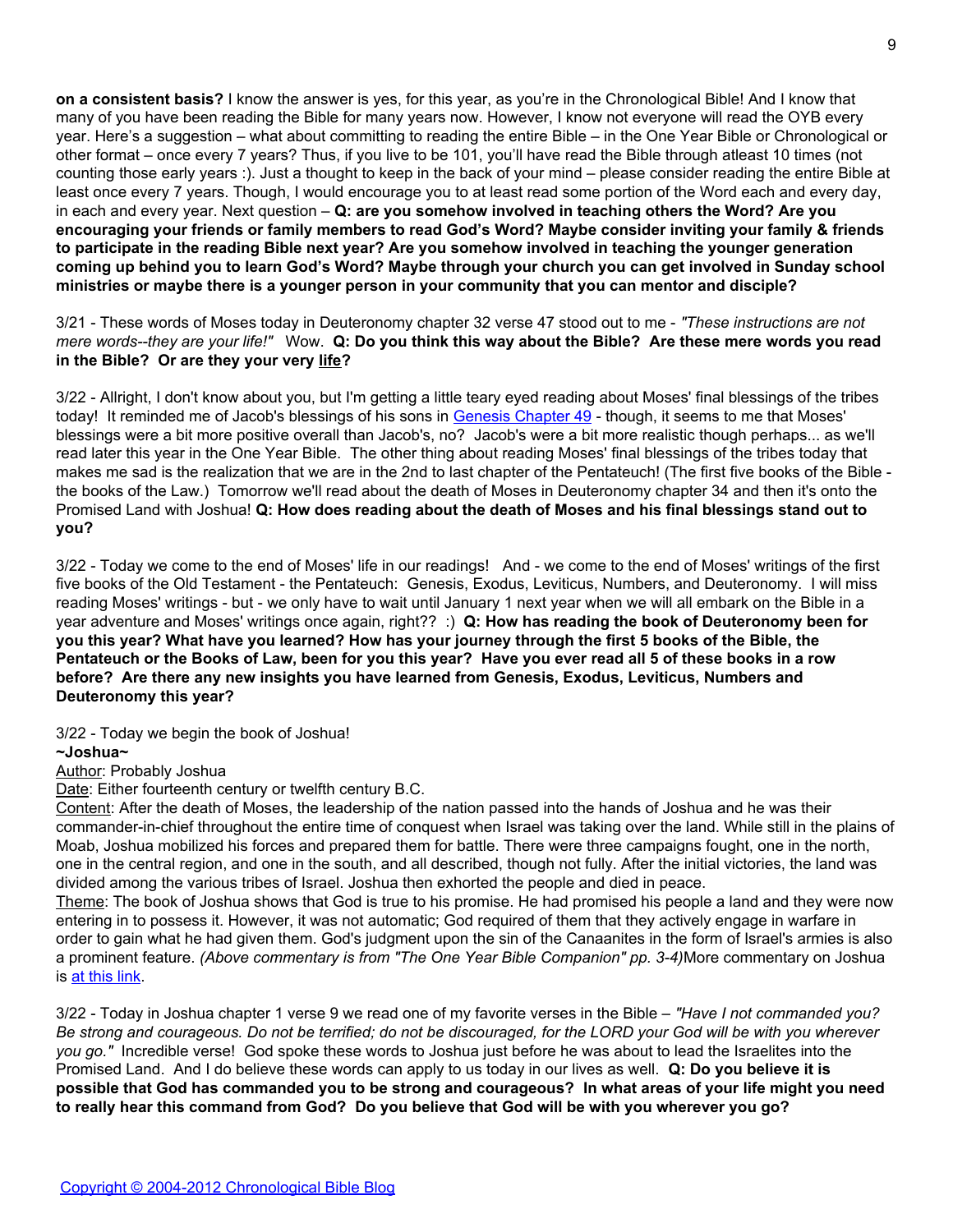3/22 - In verse 8 – just one verse prior to the verse above – we read – *"Do not let this Book of the Law depart from your mouth; meditate on it day and night, so that you may be careful to do everything written in it. Then you will be prosperous and successful."* **Q: How does this verse speak to you today? Is it possible that you should not let the Bible depart from your mouth? Do you meditate on the Bible day and night, so that you are careful to do what is written in it? Do you believe meditating and following the truth of God as described in the Bible will allow you to be prosperous and successful?**

3/23 - Today is a major day in our readings as the Israelites cross the Jordan River into the Promised Land! The significance of the events in today's readings cannot be overstated. The Israelites 40 years in the Wilderness are over. God's Promise made to Abraham is being fulfilled! I am intrigued by verse 5 in Joshua chapter 3 today as the Israelites are about to cross the Jordan - *"Then Joshua told the people, "Purify yourselves, for tomorrow the LORD will do great wonders among you.""* I'm wondering what the Israelites did to purify themselves? Some sort of ritual purification I'd guess - likely similar to the purification before meeting God at Mount Sinai, which included washing all their garments as well as themselves. **Q: I also wonder what we do in our lives today to purify ourselves?** The first thought comes to mind that we are of course purified today completely by the blood of Christ. But, then, I also know that once we have made the decision to follow Christ we will still sin on occasion. **And then, is purification needed? Not from a salvation standpoint - but from simply having a pure heart before God?** I'm thinking that our purification today is confessing directly to God our sins and repenting. And I think through this process God's grace arrives in a nanosecond and purifies us. I think we're purified by God's grace today. But, I think in part we need to recognize our own need for purification and confess to God our shortcomings and repent. Let me know what you think on this in the Comments below if you'd like. Again, I'm not looking at this from a salvation / justification perspective - more of the sanctification perspective. I like the thought of purification - of being pure before God. I pray for this for each of us. No dark corners. No secrets. Just a pure heart before our heavenly Father. Q: How did reading about the Israelites crossing the Jordan river stand out to you? Were you relieved for them that the 40 years of wandering in the wilderness was over? Have you ever crossed any symbolic "Jordan Rivers" in your life – from the wilderness to the Promised Land?

3/23 - Fascinating! verses today in Joshua chapter 5 verses 13 - 15 - *"As Joshua approached the city of Jericho, he looked up and saw a man facing him with sword in hand. Joshua went up to him and asked, "Are you friend or foe?" "Neither one," he replied. "I am commander of the LORD's army." At this, Joshua fell with his face to the ground in reverence. "I am at your command," Joshua said. "What do you want your servant to do?" The commander of the LORD's army replied, "Take off your sandals, for this is holy ground." And Joshua did as he was told."* Tyndale's One Year Bible Companion says this about these verses - "The captain of the host was no mere angel. His presence was an appearance of Christ in person. Joshua worshipped the captain; his worship was accepted and he was neither rebuked nor instructed otherwise." **Q: Whaddya think? Was this Jesus in these verses?? Do you think Jesus made appearances in the Old Testament days?**

3/24- In Joshua chapter 6 we read about the fall of Jericho to the Israelites - but... things take a turn for the worse in chapter 7 with the defeat at the city of Ai. It is interesting to note why the defeat happened in Ai, in verse 1 - *"But Israel was unfaithful concerning the things set apart for the LORD."* Think about it. Israel just had a great victory at Jericho and then they were unfaithful toward God. **Q: I wonder if perhaps we are like this in our lives today as well? Maybe something amazing happens in our life, and we get so swept up in the victory dance that we forget about God. And yet... it is God who gave us that victory. It is God who gives us every good thing we have in our lives. Are we being unfaithful in our lives concerning things set apart for God?**

3/24 - In Joshua chapter 7 today we continue to read about Achan's sin, which caused 36 Israelites to die in the first attack on the city of Ai. I realize that the destruction of Achan and his family may be tough for us to read, but I think it's important to remember Achan's sin caused other Israelites to die. I found Joshua's words interesting in verse 19 as he spoke to Achan: *"My son, give glory to the LORD, the God of Israel, by telling the truth."* He has a fatherly tone here - and I like the thought of giving glory to God by telling the truth. **Q: How have you learned the value of telling the truth in your life? Is there glory in telling the truth?**

3/24 - In chapter 8 verse 1 we read this today - *"Then the LORD said to Joshua, "Do not be afraid or discouraged."* This repeats what we heard God say to Joshua in chapter 1 verse 9 - *"Have I not commanded you? Be strong and courageous. Do not be terrified; do not be discouraged, for the LORD your God will be with you wherever you go."* This makes sense that in the midst of the conquest of the Promised Land that this would need to be repeated often. I'm wondering if we need to hear this in our lives today as well from God often - do not be afraid or discouraged. It is so true.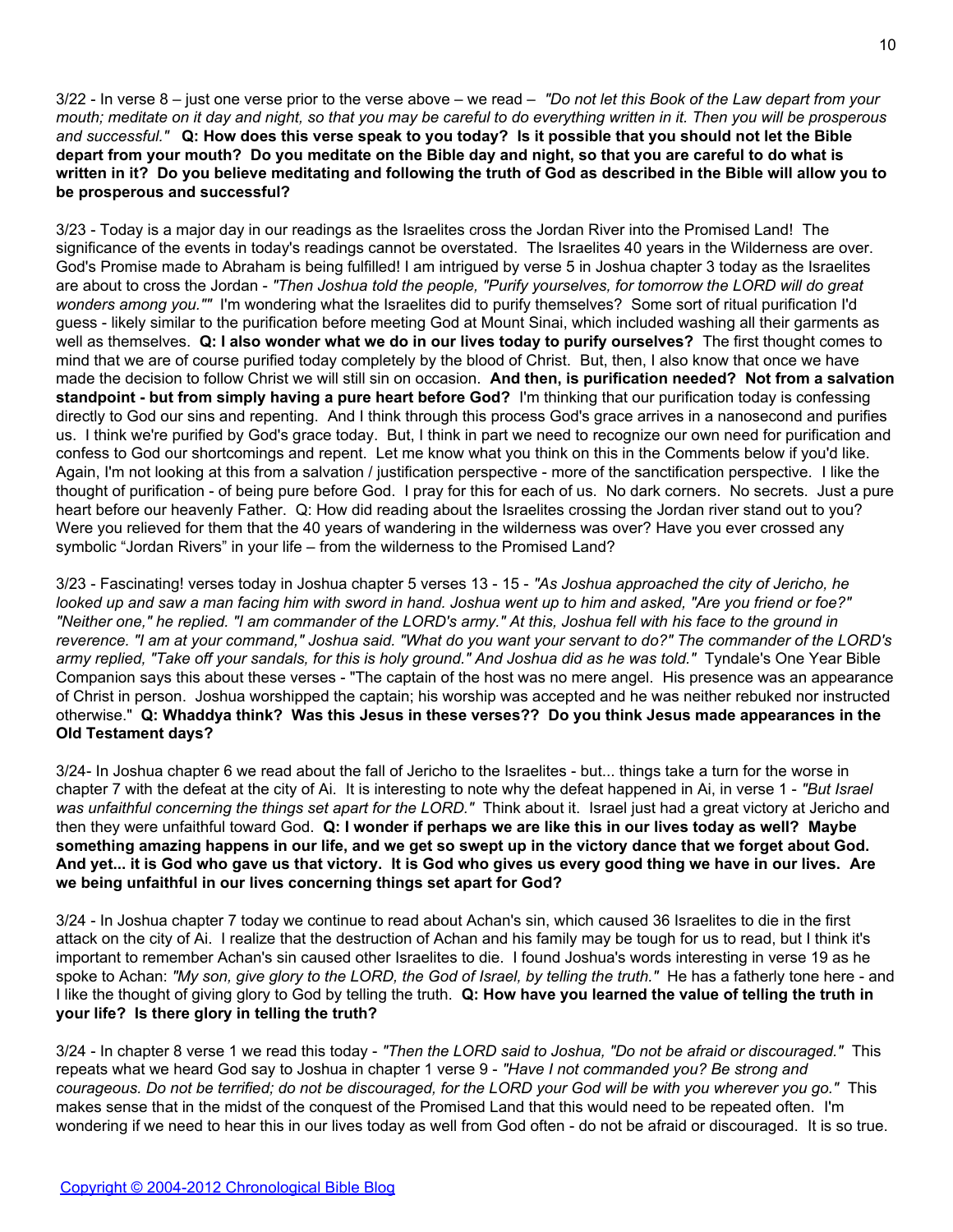With God in our lives we do not need to be afraid or discouraged! I need to be reminded of this often... **Q: How have you ever overcome discouragement in your life? How has God encouraged you in times of need?**

3/24 - As we read about the Gibeonites deception today, Joshua chapter 9 verses 14 & 15 teach a valuable lesson for each of us: *"So the Israelite leaders examined their bread, but they did not consult the LORD. Then Joshua went ahead and signed a peace treaty with them, and the leaders of Israel ratified their agreement with a binding oath."* They did not consult the Lord - and thus signed a binding oath based on a deception. I know that I don't do this enough. I do know that more and more I have found myself praying "thy will - not mine - be done" when major decisions are before me. I am seeking God's will and guidance in my life. But, I'm not sure that I'm really consulting God all that often. And I'm afraid when I don't I can rush into quick & bad decisions... I pray each of us will consult God with all of our plans & decisions in our lives - be they major or minor. **Q: How about you in your life today? How often do you consult God on major decisions in your life? Even minor decisions?**

3/25- Today in Joshua chapter 10 we read about the day the sun stood still! Have you ever received the email about this chapter titled "NASA and the Bible?" - basically the email goes into how a man from NASA proved that the sun stood still. I have received this email a bunch of times over the past 5 years or so. This email does appear to be an Urban Legend, but it's a fun email. I have read many commentaries on this chapter and do believe that a miracle took place, as we read in verse 13 - *"So the sun and moon stood still until the Israelites had defeated their enemies. Is this event not recorded in The Book of Jashar? The sun stopped in the middle of the sky, and it did not set as on a normal day."* **Q: Do you believe this miracle took place? Do you believe in miracles?**

3/25 - An interesting note on Joshua 11 verse 21 - *"During this period, Joshua destroyed all the descendants of Anak, who lived in the hill country of Hebron, Debir, Anab, and the entire hill country of Judah and Israel."* The descendants of Anak were the giants the Israelite spies feared some 40 years earlier in Numbers chapter 13 verses 32 & 33 - and you'll recall these verses kept the Israelites wandering in the desert for the next 40 years... *"The land we explored devours those living in it. All the people we saw there are of great size. We saw the Nephilim there (the descendants of Anak come from the Nephilim). We seemed like grasshoppers in our own eyes, and we looked the same to them."* Interesting to see how the fear of 40 years prior had turned into the faith and confidence here in Joshua. **Q: I wonder how this type of change can happen in our lives too? A change from fear to faith and confidence? Is there an area in your life where you might need this type of change?**

3/26 - It is interesting to read about the allotment of land to the tribe of Judah today! It reminds me of how different these days are for the Israelites, compared to the 40 years of wandering in the desert - or the slavery in Egypt prior to that. Times have changed! God's Promise is being fulfilled. I think this is important for us to remember in our lives as well. Maybe we're in a "slavery" period in our own life where we are looking for a Savior to free us. Jesus is of course that Savior to free us from our slavery to sin. Or, maybe we're in a desert period of our lives. We've decided to follow Jesus, but maybe we're really trudging through some hard times. If we're in this type of period, hopefully we can be encouraged by knowing that God's Promises to us will not fail. God will bring us peace that surpasses all understanding. God will bring us to the true Promised Land for eternity. Let us be encouraged in our own lives by our past few months of readings about the Israelites and their journey from slavery to now the Promised Land. God's Promises will not fail. They are eternal. And they are the only thing in this passing world that is eternal. **Q: Do you believe that God's promises are True and won't fail you? If you are in some sort of slavery to sin or perhaps in a desert place in your life right now, will you reach out to Jesus to save you and lead you into the Promised Land? Do you believe Jesus can Save you and Lead you? And will you follow?**

3/28 - In Joshua chapter 18 verse 1 today we read - *"Now that the land was under Israelite control, the entire Israelite assembly gathered at Shiloh and set up the Tabernacle."* Shiloh was located about 25 miles north of Jerusalem. The tabernacle remained in Shiloh throughout the period of the Judges, or about 300 years. We will later read about Samuel traveling to Shiloh with his family. [Click here for some interesting facts on Shiloh](http://blank/). **Q: Have you ever traveled to Israel and visited Shiloh? Did the visit to Israel strengthen your faith? Do you want to travel to Israel someday?**

3/29 - Today we finish up reading about the Promised Land being divided among the tribes! In Joshua chapter 20 we read about the Cities of Refuge. I like that concept - a city of refuge. A place of refuge. This is what I think about Jesus today - He is our City of Refuge! No matter what our past sins are, Jesus can be our City of Refuge if we will run to Him, believe, confess & repent. **Q: How is Jesus your City of Refuge?**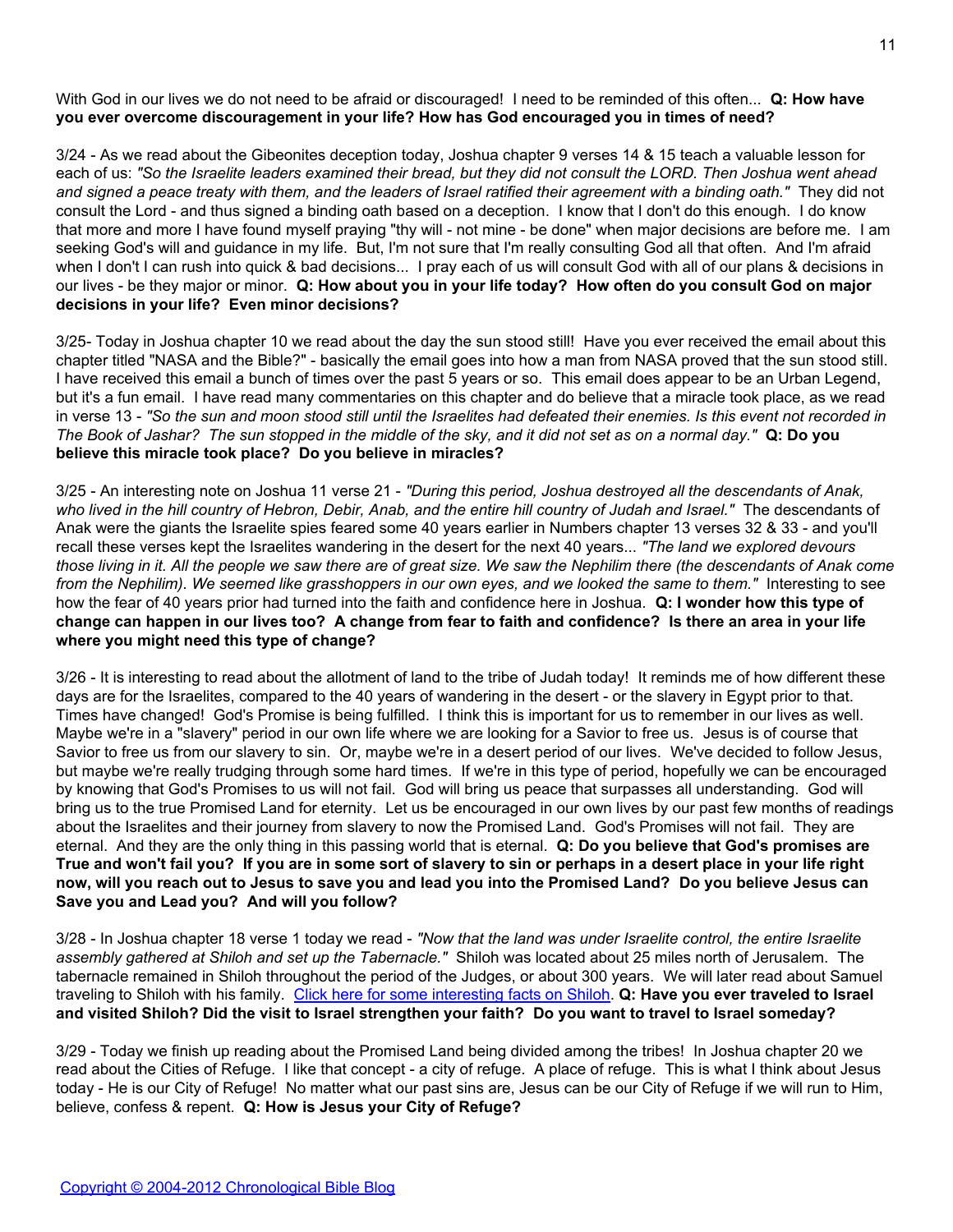3/29 - In Joshua chapter 21 we read about the towns given to the Levites, the priestly tribe appointed in the Mosaic Law for the service of the Tabernacle and of the Temple. It seems very wise that the Levites are given towns throughout the various tribes of the Israelites. In my mind this is spreading out the priestly tribe strategically. Can you imagine if the Levites were all in just 1 location? It seems to me that there would be a vacuum of spiritual leadership in the tribes if the Levites were not dispersed in the manner which they were. **Q: How does reading about the Levites being dispersed remind you of the church today? Is the church dispersed throughout the world today a good thing? What are your thoughts on the benefits or drawbacks of denominations?**

3/30 - Today we finish up the book of Joshua! What a book. I have definitely learned much from this book this year. And today's readings are no exception. Chapter 24 is a wonderful closing to this book where the Israelites renew their covenant with God. Verses 25 through 27 are awesome - *"So Joshua made a covenant with the people that day at Shechem, committing them to a permanent and binding contract between themselves and the LORD. Joshua recorded these things in the Book of the Law of God. As a reminder of their agreement, he took a huge stone and rolled it beneath the oak tree beside the Tabernacle of the LORD. Joshua said to all the people, "This stone has heard everything the LORD said to us. It will be a witness to testify against you if you go back on your word to God."* **Q: How has the book of Joshua been for you this year? What have you learned?**

3/31 - Today we begin the book of Judges! Coming up in this book, we'll be reading about Deborah, Gideon, Samson, Delilah, and Micah - to drop a few names.

# **Judges**

Author: Unknown

Date: Eleventh century B.C.

Content: The book of Judges covers a period of several hundred years following the conquest of Canaan, during which time the people were ruled by individual leaders called judges or saviors. Their task was primarily military, being to expel the enemy from the land. Throughout this period of Israel's history there is a tragic cycle to be observed - that of rebellion against God, followed by the judgment of God, usually in the form of foreign invasion. The children of Israel then cry to God for help and a "judge" is sent to save them. This cycle is repeated numerous times throughout the book. Tragically, the people never seem to learn that rebellion against God is a sure road to disaster.

Theme: The grim lesson of Judges is that "the wages of sin is death: (see Romans 6:23). Sin takes many forms, from the sophisticated sins of kings to the barbaric events that close the book, but the net results is always the same: when everyone does his own thing, chaos and destruction are the inevitable outcome. Through it all, however, God in his faithfulness saves the people when they truly repent and turn to him. *(Above commentary is from "The One Year Bible Companion" p. 4)*

3/31 *-* Today in Judges Chapter 2 verses 1 & 2 we will read these words from the angel of the Lord – *"I said, "I will never break my covenant with you, and you shall not make a covenant with the people of this land, but you shall break down their altars. Yet you have disobeyed me. Why have you done this?""* The Israelites disobeyed God back then. **Why? Do we disobey God in our lives today? Why do we do this?** I have a hunch that maybe sometimes we are simply afraid. Afraid of fully following and trusting God. We may think that God really won't live up to his promises. At these moments our faith is weak. And we end up disobeying God. Fortunately our inconsistencies do not affect God's perfect consistency. God never changes. We do. And we can allow ourselves to either be changed by God such that we live in obedience to him – or, we can continue to disobey God and live tumultuous lives. It's a pretty simple choice. One decision brings an amazing peace that surpasses all understanding and the other decision – grief and frustration. **Q: Do you ever disobey God in your life today? Why do you do this? How can we instead choose to obey God in our lives?**

3/31 - Today in Judges we read about Israel forgetting about God and worshiping other gods. Sad stuff! Judges chapter 2 verse 19 stood out: *"But when the judge died, the people returned to their corrupt ways, behaving worse than those who had lived before them. They followed other gods, worshiping and bowing down to them. And they refused to give up their evil practices and stubborn ways."* **Q: I wonder if we are so different today from the Israelites in the time of the Judges? Do we maybe shape ourselves up for short amounts of time - but then go back to our corrupt ways? Do we ultimately refuse to give up our evil practices and stubborn ways? Why is this? What is the remedy to this problem? Or - perhaps I should ask - Who is the remedy to this problem? Who can literally rescue us from this problem? Who can rescue us from ourselves? Will you allow Jesus to rescue you from any evil practices and stubborn ways?**

**Group discussions:**